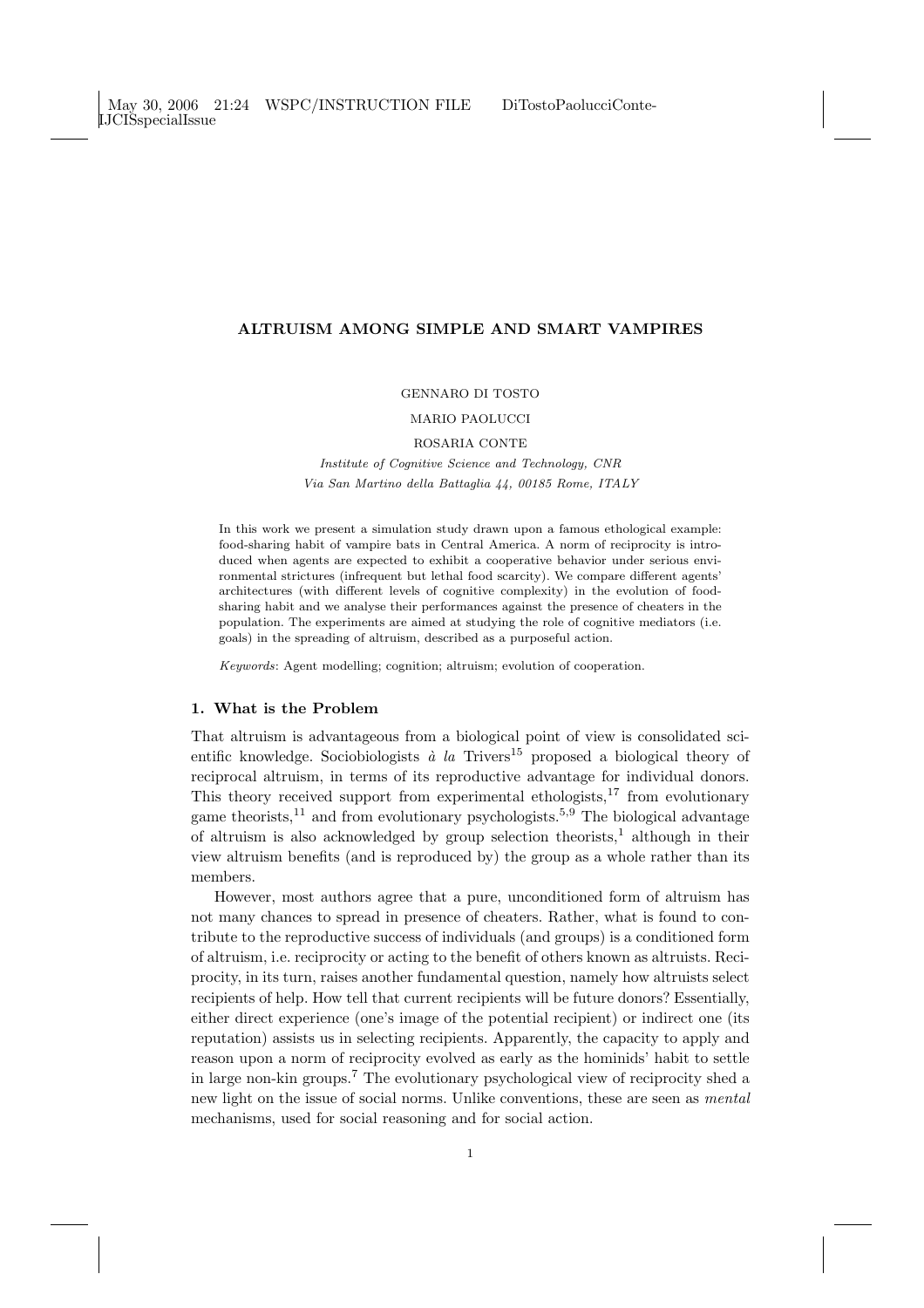May 30, 2006 21:24 WSPC/INSTRUCTION FILE DiTostoPaolucciConte-IJCISspecialIssue

2

The follow-up question then is what type of mental construct corresponds to the norm of reciprocity (and possibly, to any other social norm). Whereas this question received attention by evolutionary psychologists, and is addressed in natural experiments with human agents, $10$  it is overlooked within the simulation-based study of altruism. There is a consistent number of works in the field using altruism to deal with problems of optimization in MAS<sup>14</sup> or using indirect comunication based on stygmergy to observe the emergence of cooperative behavior in ant-like species<sup>8</sup>. Our focus is, however, directed inside the mind of the agents, and our intention is to shed some light on the role played by intelligent systems in the evolution od pro-social behavior.

Acquired results from evolutionary game theory show that cooperative behavior can lead a population to converge on a solution that is utility-maximizing in the long term, even if it is irrational in the short one; i.e. an altruistic behavior (a behavior with a cost for the performing agent , whose benefit are addressed to some other agent) is evolutionary fit only if reciprocated. I sit possible to observe a similar phenomenon when the the reasoning activity of the agents is driven by internal motivational state instead of an utility function? This paper revolves around this question. Rather than providing an exhaustive answer, we will concentrate our attention on the comparison between two extreme option: a simple, or sub-cognitive, altruistic algorithm and a smart, or quasi-cognitive one. In the former, agents apply routines under given conditions. In the latter, agents execute actions to achieve their goals. By this means, we intended to model motivations and to observe their impact on altruism.

Theories of intelligent or rational action emphasise the role of (limited) knowledge (Simon<sup>13</sup>, Kahneman and Tversky<sup>16</sup>, etc.). Analogously, the evolutionary theory of mind stresses the representational side of cognition. In both cases, motivations are usually overlooked. In other fields of science (AI and agent systems), where the purpose is to construct autonomous systems applied to some task, the role of goals as sources and guide of action is explicitly acknowledged. The scarce attention paid to the agents' minds in the (simulation-based) study of altruism may also be based on a folk theorem, according to which altruism and intelligence are essentially incompatible.

The common observation that altruism is frequent in ant-like species, where individual autonomy is not fully developed and behaviour is rigidly programmed by biological evolution, led to the general assumption that the higher the specie's evolutionary rank, the less frequent the altruistic behaviour. Does this mean that intelligence hinders or even prevents altruism? What are the effects of mental complexity and individual autonomy on social action? This question becomes crucial when considering that altruism enhances biological fitness.

In the attempt to shed some light on these questions, and to check the validity of the previous folk theorem, we run a series of simulation experiments inspired by a famous ethological example, i.e. the vampire bats' altruism.<sup>17</sup> This species has puzzled ethologists for decades, while at the same time providing evidence for the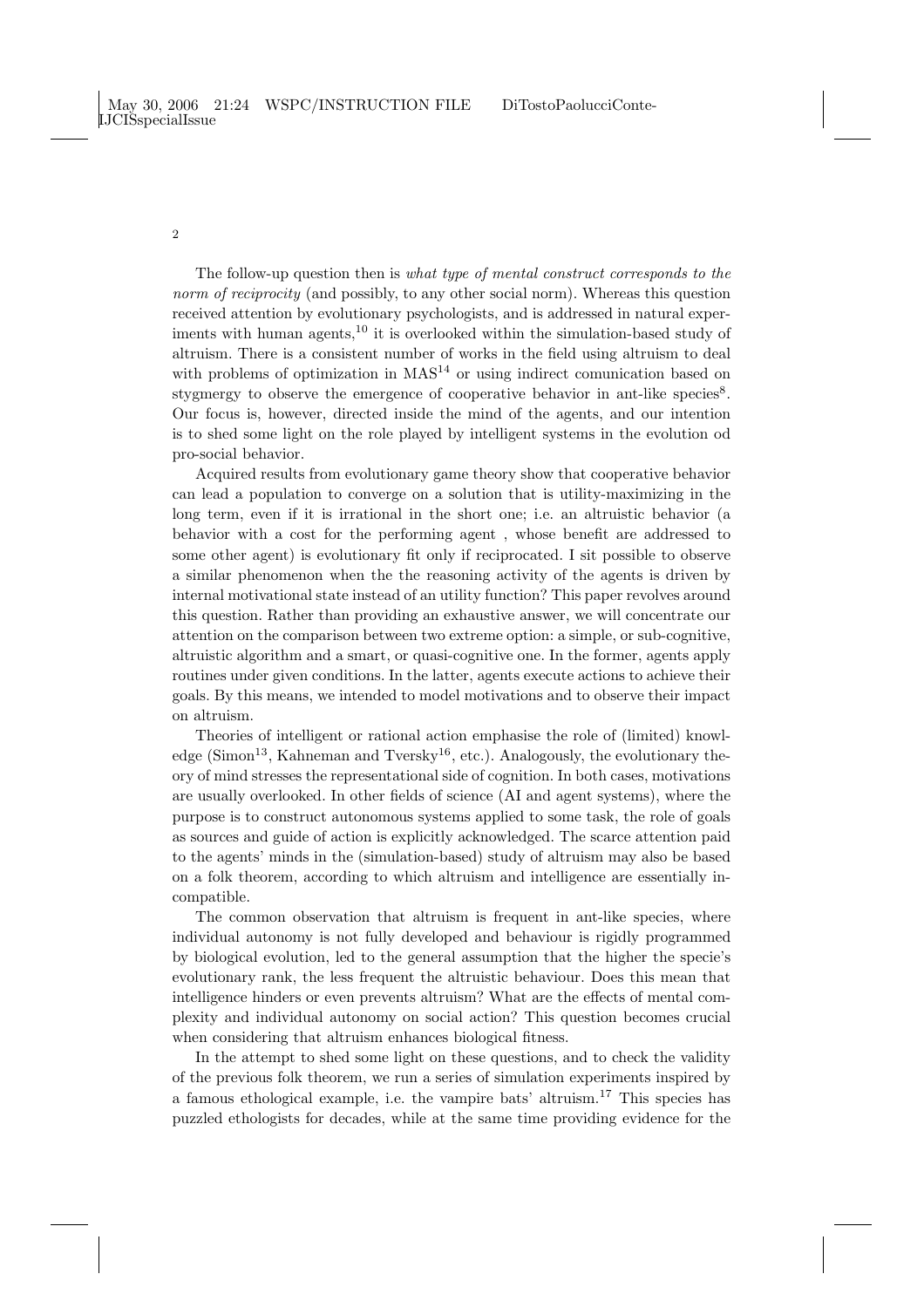theory of reciprocal altruism. Vampire bats evolved a rather unique form of food sharing, consisting of successful hunters regurgitating a portion of the blood ingested in favour of unlucky fellows. Apparently, the rationale of this behaviour cannot be found in kin selection, since the average rate of relatedness among individuals living in the same roosts is rather low (around  $6\%$ ). Instead, simulation findings<sup>18</sup> showed that altruism allows the rate of survivors to rise up to 80% of the initial population, as opposed to the bare 20% obtaining in simulated roosts where individuals do not help one another. Sociobiologists<sup>6</sup> interpreted vampires' food-sharing as supporting the reciprocal altruism theory. Simulations supporting an interpretation based upon group selection theory have recently been run.<sup>12</sup> Whatever the biological rationale of vampire bats, this species offers a good target for modelling altruism because its survival is strongly interdependent with the evolution of altruistic behaviour. However, our study is aimed neither at contributing to the sociobiological debate around altruism nor at promoting ethological simulation, however fascinating such an interdisciplinary enterprise may appear. We intend to explore altruism at an abstract level, and find out its underlying mental ingredients. Far from addressing the question as to what the real vampire mind is like, we explore the relation between some aspect of cognition and altruism, possibly showing their co-evolution. In sum, the paper aims to

- Model altruism at an abstract level, taking inspiration by a real-world example (vampire bats) which provides good evidence for setting parameters to given values in a non-arbitrary way.
- Explore the internal ingredients allowing agents to exhibit altruism; in particular compare two different algorithms, simple and smart, and observe their respective performance.
- Check the validity of the folk theorem that intelligence hinders altruism: should we assume vampires to be stupid enough as to rigidly apply some pre-established routines, or else is their behaviour compatible with a more intelligent and sophisticated mental equipment? And if so, what are the specific advantages of such a higher mental complexity?

## 2. Simple and Smart Mechanisms

A social norm operates in different ways according to the level of complexity of the agent architecture. With simple agents, essentially endowed with a set of production rules and a repertoire of actions, the output of a production rule will always be an action.

Smart agents are endowed not only with actions, but also with mental states such as beliefs and goals. Therefore, the norm of reciprocity will be a more complex construct taking beliefs as input conditions and giving a set of mental representations, namely beliefs and goals, as outputs. If the norm reads "under a certain condition c, a given behaviour  $b$  ought to be executed", and  $c$  is verified, it can be inferred that something  $(b)$  ought to be done. The main output of the rule is then a normative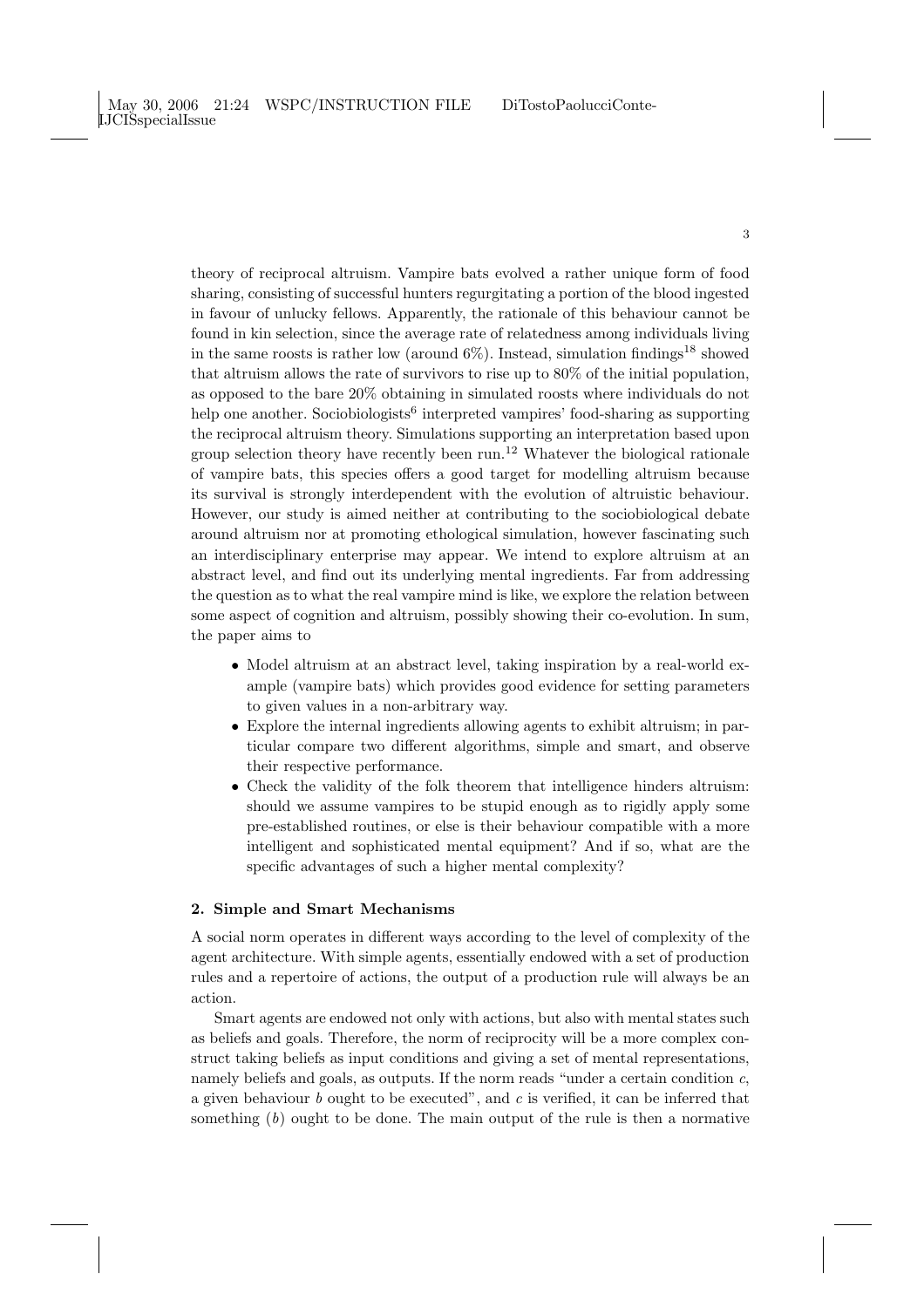May 30, 2006 21:24 WSPC/INSTRUCTION FILE DiTostoPaolucciConte-IJCISspecialIssue

4

belief: it tells you how you should behave, what is expected of you. Whether you will actually conform or not depends upon a further mental process initialised by the rule, i.e., the formation of a normative goal based upon the normative belief.<sup>4</sup> Let us call these two options the simple and the smart mechanism for implementing social norms, or, for short, the simple and the smart algorithms. The question is, what is the difference between them? Are they interchangeable (what would obviously render the simpler always preferable), or is there a significant difference of functionality, and if so, which one?

Our hypothesis is that the simple and the smart architectures are not interchangeable, and that they correspond to different stages in the evolution of social intelligence. In particular, we expect that simple agents always apply the norm with reasonably high life expectancies, whereas smart agents may not (since a goal corresponding to the norm is not necessarily formed). In this sense, a simple architecture is preferable to a smart one.

However, other effects of both architectures may be envisaged, pointing to less obvious advantages of the smart one. A smart implementation of the norm may be preferable when environmental conditions are such that existing means and actions for executing the norm are inadequate or insufficient. Far from interchangeable, the two architectures may be expected to correspond to different stages in the evolution of social intelligence. Simple agents don't fail to apply the norm but show adaptive behaviour only by means of genetic recombination. On their side, smart agents are less reliable but more flexible and are expected to observe the norm even with low life expectancies. Which one is better under which condition?

We have designed a simulation experiment to compare the two algorithms and provide initial answers to this question.

### 3. The Simulation Model

In nature, groups of vampire bats share the same physical sites (caves or trees), called roosts. the roost is the place where they get back to after hunting, in which they reproduce and perform other social activities (nursing, grooming and sharing food). From now on, we will refer to agents who live in the same roost as in-roosts.

In our simulation, the world and the food are represented as parameter values, not as objects. The entities explicitly modelled as objects are the agents, the bats. Roosts are modeled as aggregates of bats (around 15 on average). In-roosts are allowed to share food and to groom one another. No other social activity will be modelled.

Each simulation cycle includes one day and one night stage. During the day, the simulated animals perform social activities (grooming and food sharing). At night, they hunt. In our model, hunt is defined as an ecological parameter; in accordance with real-world data, its default value is set to 93%. In substance, each night 93% of the population will find food to survive until the next hunt. The remaining 7% will starve, unless they receive help from some fellow (under the form of regurgitation).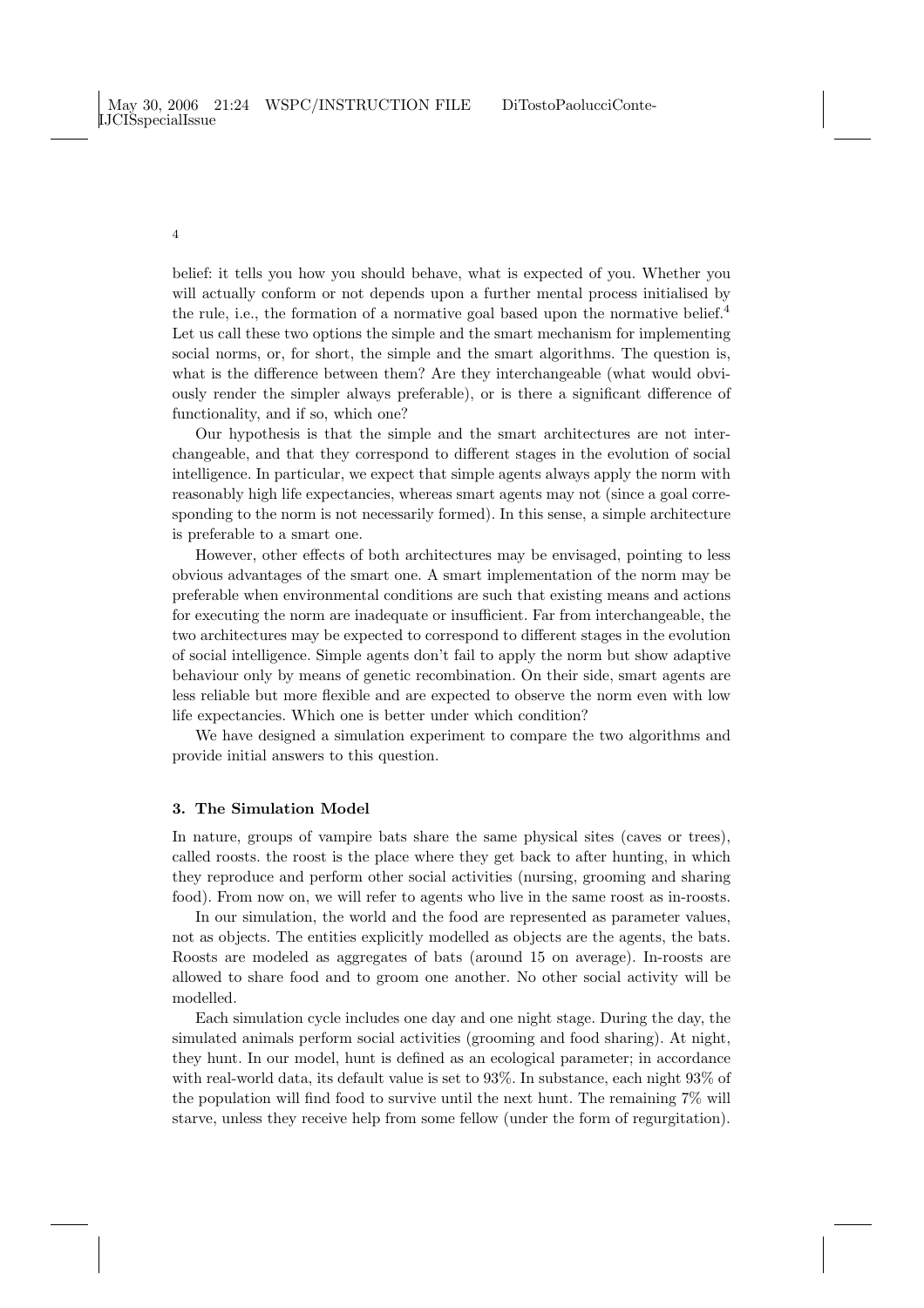Vampire bats do not accumulate resources (except for credits, see below): hunt is performed only for immediate food consumption. In addition, although the average lifetime of these animals lasts around 14 ys., starvation and death are a constant menace to them, since each good hunt gives them no more than 60 hours' autonomy.

These conditions are exactly reproduced in our simulation model. As to daily activities, grooming has at least two effects in nature: thanks to and during it, animals familiarise and check their respective physical shape. Since satiation causes body volume inflation, a lucky hunter may grow to almost 50% more than its normal size, as can be easily detected by any grooming partner. Likewise, a starving bat is also likely to be recognised. Bluff would immediately be found out.

In our model, animals are immersed in grooming networks, which are randomly activated at the onset of simulation. The network nodes represent potential partners for grooming interaction. Each day, pairs are formed by each animal choosing one partner from its grooming network. As in the real world, also in our model grooming has the effect of increasing the probability of food-sharing among in-roosts: a starving bat will turn to grooming partners for help, and will avoid death if any of them is found to be full (having had a good hunt).

A starving fellow is not denied help by a satiated in-roost: the grooming network creates a familiarity as well as a reciprocity basin. Help-giving allows animals to achieve credits, which will be extinguished if and when help is returned. Lucky hunt may last the short space of one night, and every agent may soon shrink in starvation. Hence, it will be urged to go out for grooming in the hope to meet with a luckier (and fatter) debtor. In less metaphorical terms, the grooming network facilitates re-encounters and therefore the extinguishing of credits.

Consequently, artificial bats are endowed with social knowledge: consisting of a memory of past grooming and food-sharing interactions, and of consequent credits. After each simulation the number of expired agents, the number of altruistic acts performed, and the number of credits turned on or off are recorded.

# 4. First Study: The Simulation Experiment

Wilkinson<sup>17</sup> showed food-sharing to advantage vampires coming from the same roost, preventing the extinction of in-roosts. Getting back to our main problem, we asked ourselves how is reciprocity dealt with by vampires. Is it a reactive behavior, inevitably leading the animals to behave altruistically in presence of any starving fellow, or is it a more complex rule, which requires a more elaborated mental process? To answer this question, we compared two populations of vampires in terms of mortality and reproduction rates. In one population, the simple group, the norm gives a mere behavioural output, whereas in the other, the smart group, the output is mental, i.e. a subjectively valued motivation.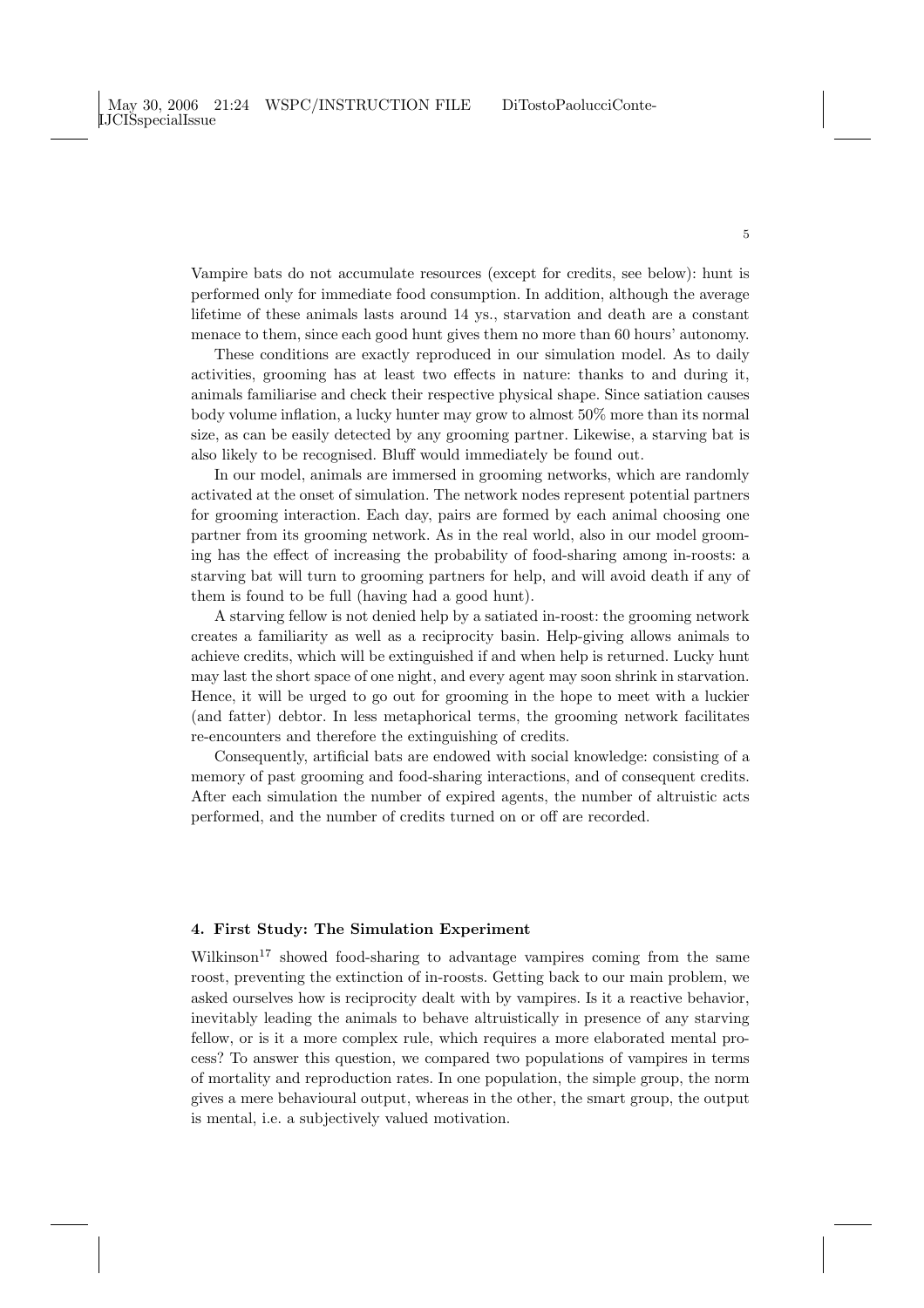# 4.1. Reciprocity and the Credit Network

Reciprocity is implemented thanks to a network of credits, by means of which every agent can keep track of its interactions. This tool represents the social memory of the artificial vampires, providing them individual recognition. Every vampire has its own network-like memory, every nodes being a past recipient and every link being an action of food-sharing.

At any donation the network is updated. Either a previous donor is refunded, in which case its credit is extinguished and one link removed; or, a new credit is formed, and a new link is activated between the current donor and its recipient. Whenever donors are reciprocated, their corresponding credits are cancelled. The credit network is investigated any time a request of help is received. In a more restrictive condition, only if no credit link is active with the postulant will the agent give help. Otherwise, help is denied. In a less restrictive condition, help is denied only when the same postulant asks for help more than two times consecutively.

Agents search for potential donors within the grooming network. Only one trial is available. If help is denied, the postulant is bound to die. What is interesting about the credit network is that it can be passed on to one's offspring, which inherit parents' features and credits. Consequently, a given credit can be extinguished during the donor's life or after its death to the benefit of its offspring. Obviously, the more the credits passed on to future generations, the higher the probability of survival of one's offspring.

## 4.2. Actions

In the model, only the following actions can be performed:

- Groom: the condition for this action is that two agents are sorted out from the same grooming network. The effect of grooming is that the weight of the link among those partners is reinforced, and the probability that they share food is correspondingly strengthened.
- Ask for help: the condition for the application of this action is that the postulant be starving. The request may be addressed to one agent in the same grooming network, if one is made. Otherwise, other in-roosts may be addressed as well. The effect of a request will be either donation or denial. In the first case, the postulant will ingest some blood and gain some hours of autonomy. In the second, it is bound to die.
- Donate: the condition for applying this action is that recipient is starving. The effect is that donor's autonomy is reduced and the recipient's is increased.
- Deny help: the condition is that agent received a request for help by someone. The effect is the latter's death.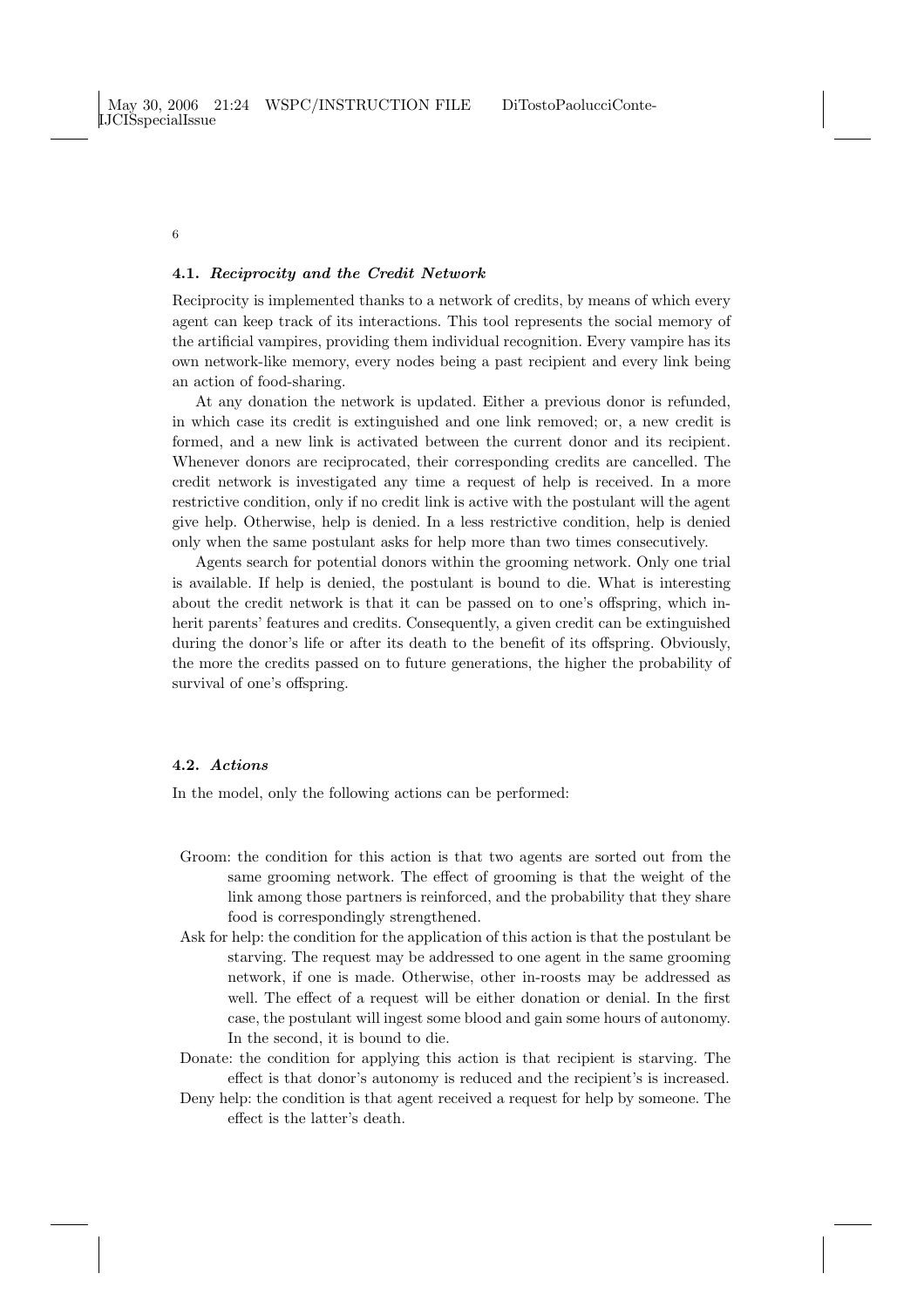#### 4.3. Control Condition: The Simple Vampire

Simple agents have been modelled according to a rather simple procedure, which considers the following nested sets of conditions:

- If a starving fellow asks for help and you have ingested more than you need, give away surplus. According to Table 1, a postulant will be at 12 hours autonomy (starving point) or less. The donor will give away an amount of blood that corresponds to a loss of 6 hours autonomy for him, and to the recipient gaining 18 hours. This is done without taking too much risk, that is, when donors are at 48 hours autonomy.
- At less than 48 hours autonomy, it is unreasonable to give away blood, because the recipient will gain more than is left to the donor. In such a case, the donor will deny help.

During one day stage of the simulation, every agent has the possibility to play the role of the donor or the recipient. The way food-sharing behavior is designed avoids two agentto groom one another cyclically in order to increase artificially their autonomy: if and only if an agent is provided with at least 48 hours of autonomy, it will take into account the request of a starving fellow (i.e. with less then 12 hours of autonomy). With less then 48 hours of autonomy, together with the impossibility to store food for future needs, blood is a resource too important to share.

### 4.4. Experimental Condition: The Smart Vampire

At first, this has been modelled as a goal-based but rigid system, endowed with two goals, the normative (give help) and the survival goal (stay alive). To keep the two experimental conditions as comparable as possible, we endowed both types of agents with the same repertoire of actions (give blood, deny help). Both goals vary (randomly) according to their motivational force, which is kept constant throughout the simulation. The motivational force of goals is supposed to be set to 0, 1 or 2. Therefore six patterns of relationships between goals emerge:

- (1) 0 for the normative goal  $(NG)$  and 1 or 2 for the survival goal  $(SG)$ ;
- (2) 1 or 2 for SG and 0 for NG;
- (3) 0 for NG and 0 for SG;
- (4) 1 or 2 for NG and 1 or 2 for SG (NG =  $SG \neq 0$ );
- (5) NG higher than SG (NG  $\neq$  SG  $\neq$  0; NG  $>$  SG)
- (6) NG lower than SG (NG  $\neq$  SG  $\neq$  0; NG  $<$  SG).

By elimination of the third case, in which the animal is apparently affected by a total lack of motivation, five plausible cases are derived. In Table 1 the outputs of the motivational interplay are given together with the names wich we will use from now on to refer to each case.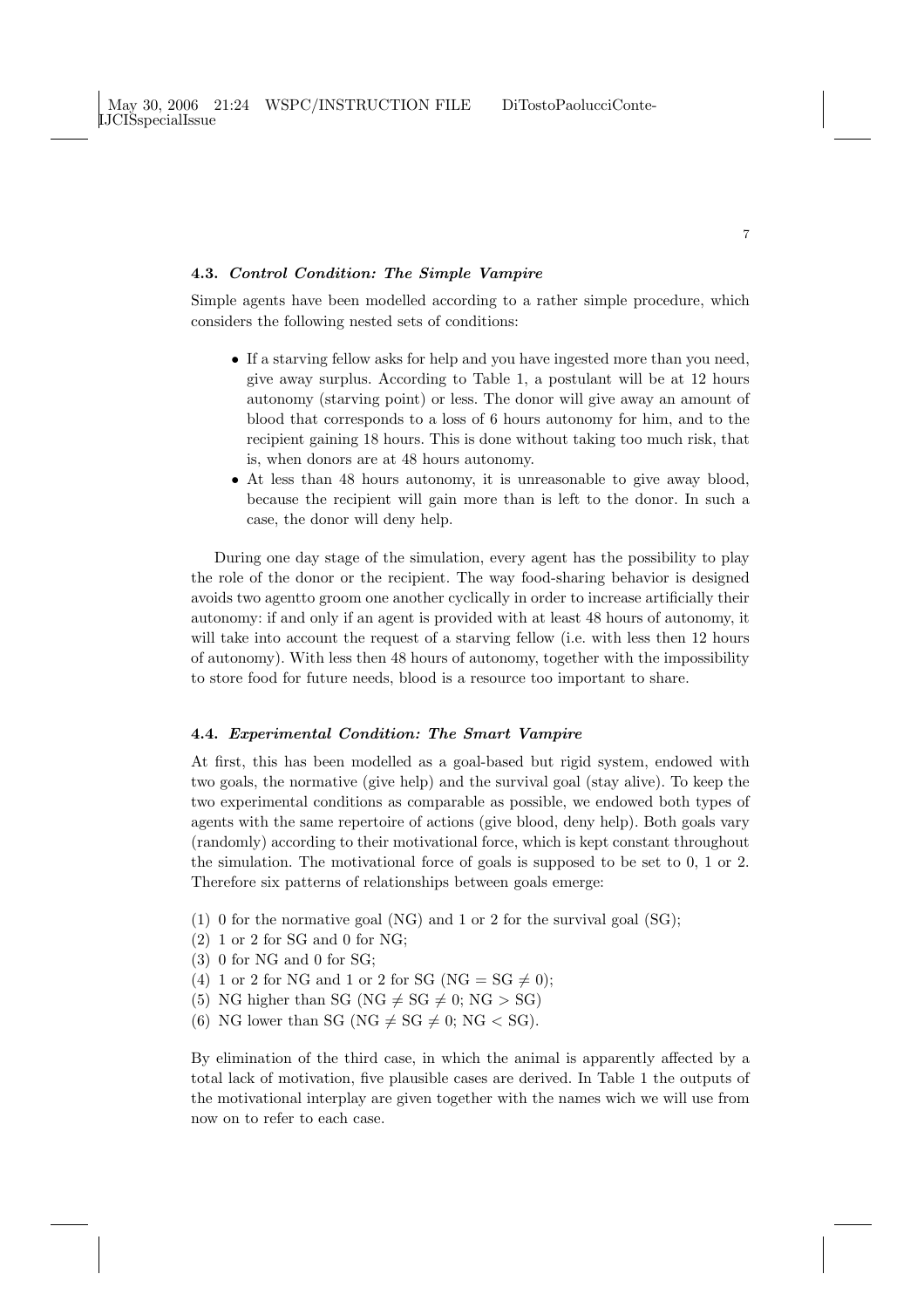| <b>ACTIONS</b>             | GOALS (NG, SG) | <b>STRATEGY</b> |
|----------------------------|----------------|-----------------|
| Deny                       | $NG=0, SG=1-2$ | Cheaters        |
| Donate even at $12\,$      | $NG=1-2, SG=0$ | Martyrs         |
| Donate 12 at 48, 6 at 24   | $NG = SG$      | Fair            |
| Donate 24 at 48, 12 at 24  | $NG > S$ G     | Generous        |
| Donate 6 at 48, deny at 24 | NG < SG        | Prudent         |

Table 1. Outputs of motivations' interplay ACTIONS GOALS (NG, SG)

### 4.5. Hypotheses

Homogeneous populations of simple vampires, where no cheating occurs, are expected to show higher fitness (lower mortality) than smart ones, which are inherently heterogeneous. Among smart vampires, the higher number of donations produced by the individuals with the normative motivation exceeding the goal of survival should be compensated by the number of those that sacrifice their lives. Complementarily, smart vampires are expected to do better in the long run, when reproduction is turned on. In fact, individuals sacrificing their lives will gain credits transmitted to their offspring. Reproduction is expected to introduce a fundamental asymmetry between strong altruists and strong cheaters. In short, we expected the norm to be observed by all simple vampires if their life expectancies allow its execution. Instead, we expected it to be systematically violated by a consistent minority of smart vampires and conversely applied by another share of this population even when they have short life expectancies. As a consequence, in standard ecological conditions (93% probability of successful hunt) we expected simple vampires to observe the norm more than smart vampires and consequently reach a higher survival rate. The opposite pattern was expected with a lower probability of hunt. As one can see from Figure 1, food-sharing in homogeneous populations of simple vampires leads to the results obtained by Wilkinson: average mortality drops from around 80% to 24%.

In Figure 2, the performance of homogeneous simple vampires with food-sharing is compared with smart vampires. Findings indicate a clear advantage of the former. In Figure 3, the same situation is shown, but with agent reproduction activated.

### 4.6. Preliminary Discussion

So far, simulation findings indicate that a simple algorithm performs rather well. One could ask how such a good strategy evolved. One interesting answer<sup>12</sup> points to the effects of roosting. Simulation findings indicated that vampires probably evolved thanks to the co-evolution of food-sharing and roosting. Food-sharing allowed them to survive in roosts of homogenous altruistic populations, whereas heterogeneous roosts extinguish. Therefore, reciprocity emerged as an effect of inter-roost competition. Since only homogeneous altruistic roosts survived, reciprocity and altruism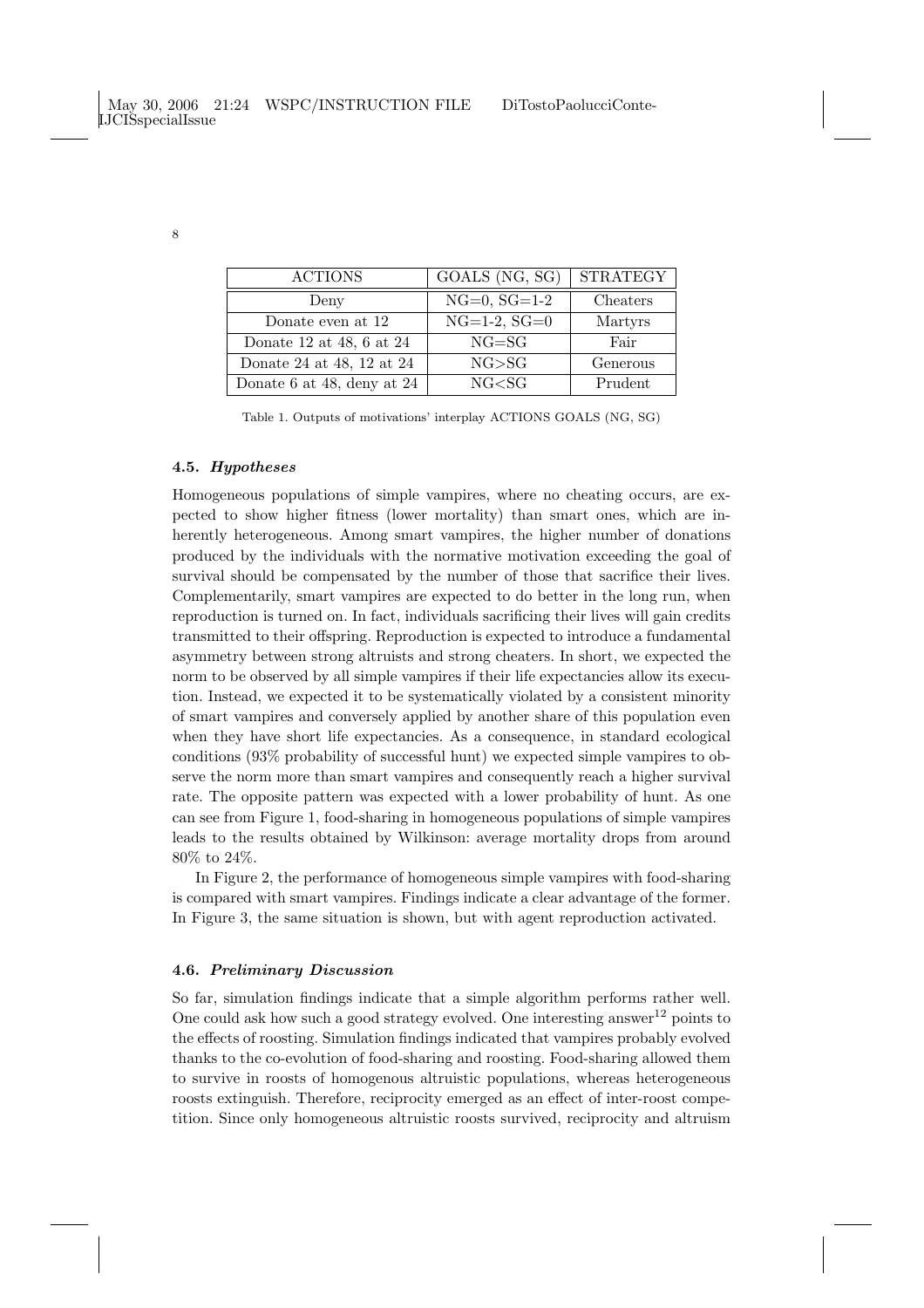May 30, 2006 21:24 WSPC/INSTRUCTION FILE DiTostoPaolucciConte-IJCISspecialIssue



Fig. 1. The effect of food-sharing. Values are number of agents per strategy (y), and ticks (x). 10 roosts of 15 agents each popolate the world.



Fig. 2. Simple and smart vampires. Comparation of simulations with 10 roosts of 15 agents each at startup. Values as for Figure 1.

reproduced. Those findings then seemed to show that a simple algorithm for altruism evolved thanks to roost competition. The present ones, in turn, show that such

9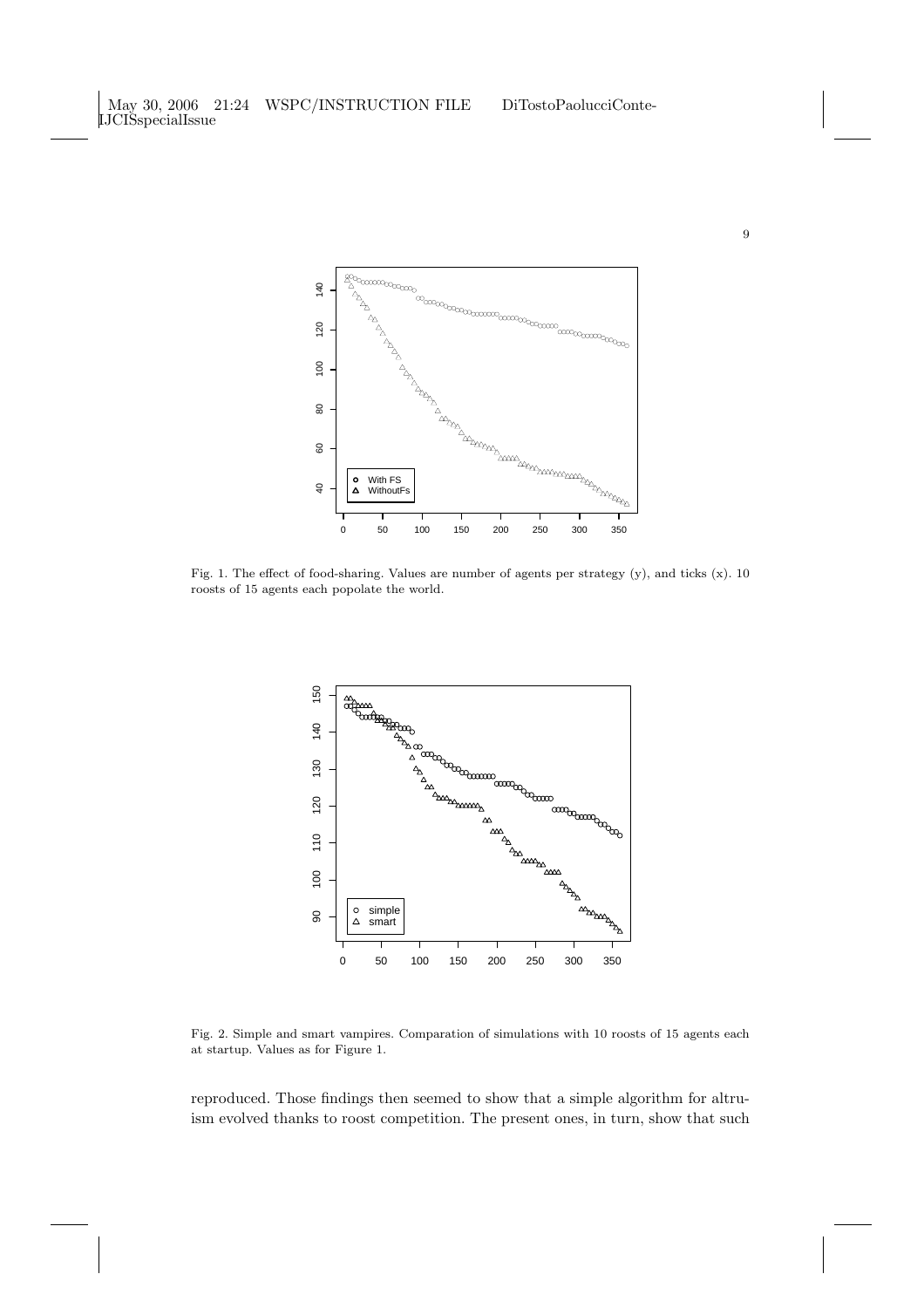

Fig. 3. Reproduction among simple and smart vampires. Comparation of simulations with 100 agents at startup. Values as for Figure 1.

a simple algorithm is rather efficient and powerful, doing even better than a more complex one. Why bother with higher mental complexity when a simpler algorithm accounts for satisfactory results? Although performed by stupid agents, the simple rule for food-sharing is probably not the result of one single mutation, but rather the effect of a process of trials and errors that has led the species to select and mould the most convenient algorithm under given ecological pressures. During this process, vampires "learned" when, how and to what extent to be altruistic. Can we imagine an alternative way to achieve the same result? One would say that smart systems learn during their experience to do something at least comparable with what is learned by the species during its evolution. Is this true?

## 5. Second Study: Dynamic Smart Systems

In the second phase of our study, we set to model a dynamic variant of smart agents. Goal-dynamics is an essential aspect of cognition.<sup>2,3</sup> In a cognitive architecture, a goal is a highly dynamic mental construct, which, thanks to beliefs, may be generated, abandoned, worked out, suspended, interrupted, achieved, compromised, etc. We introduced in our smart algorithm a small number of rules modifying the values of agents' goals, in particular of the normative goal. This was supposed to increase or decrease as an effect of others' impact on one's own conditions. If one receives help, the force of the altruistic motivation increases, whereas it decreases if one is denied help. This effect is even stronger, if one is not reciprocated and its credits are therefore not extinguished. What happens under these circumstances? What are the effects of goal-dynamics on altruism, and more specifically on the fitness of the smart population?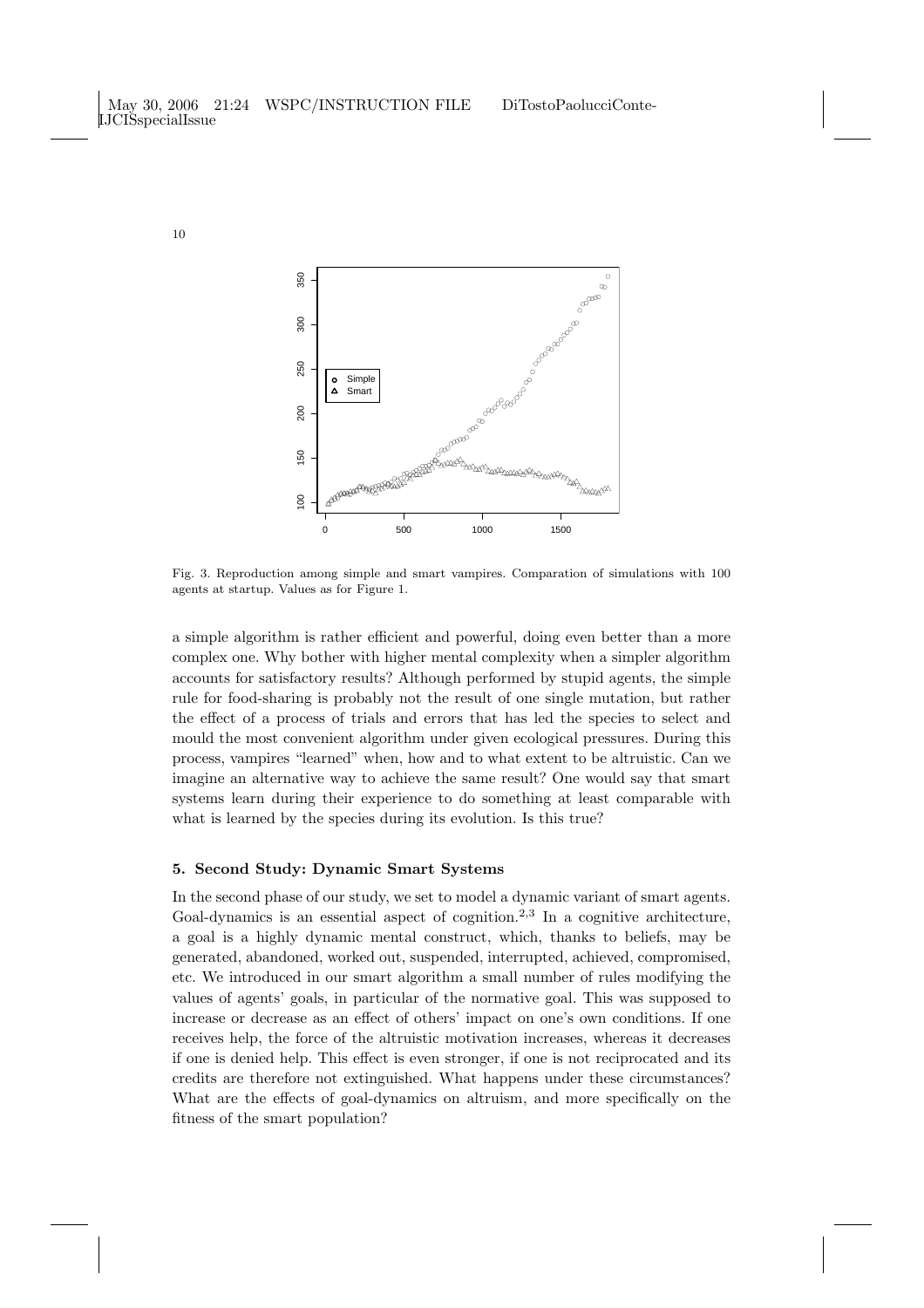#### 5.1. The Experiment

In the second battery of experiments, we have studied the behaviour of a population of dynamic smart agents. The motivational value for survival (SG) has been fixed to 0, while the normative motivation is left free to change. The normative value is incremented by altruistic acts: the experience of an effective application of the norm (donation and, to a greater amount, reciprocation) raise the value of NG, while the increase of unreciprocated donations lowers it. As a consequence, the strategy applied by an agent is dictated by the value of NG:

| Normative Goal   | Strategy |
|------------------|----------|
| $NG < -2$        | Cheater  |
| $-2 \le NG < 0$  | Prudent  |
| $0 \le NG \le 1$ | Fair     |
| 1 < NG < 4       | Generous |
| NG > 4           | Martyr   |

#### 5.2. Findings

Simulations showed that different strategies — corresponding to different patterns of relationships among agents' goals — emerge in the experimental condition (see Figure 4, left), and their difference increases when strategies are inherited by the agents' offspring. In this condition, the dominant strategy appears to be martyrdom. This should not come as a surprise since this strategy is self-reinforcing: as soon as cheaters start to decline, donations will increase and reciprocity will emerge. Consequently, the normative goal will grow almost ad libitum.

Without inheritance, instead, strategies will not differentiate, and the population gradually and slowly decreases (Figure 4, right). Apparently, findings are qualitatively indifferent to the initial strategy (see Figure 6). If no upper limit is introduced to the increasing value of the normative goal, martyrdom proves to be the fittest strategy.

By introducing an upper limit to the increase of the normative goal's value, strategies appear to be more wrapped up. None of them far exceeds all others, but the population varies periodically (Figure 5).

No selective mechanism of retaliation is actually implemented in our model. To simulate retaliation, we can make agents deny help to their debtors if these did not extinguish their debts first. This mechanism is not really selective, since even generous but unlucky agents can be blacklisted. The effect of this kind of retaliation is dramatic: the more severe it is, the faster the extinction of altruistic strategies and of the whole population (Figure 7).

In short, altruism emerges and spreads in populations of dynamic goal-based systems, at least in a multi-roost world with a relatively small number of agents per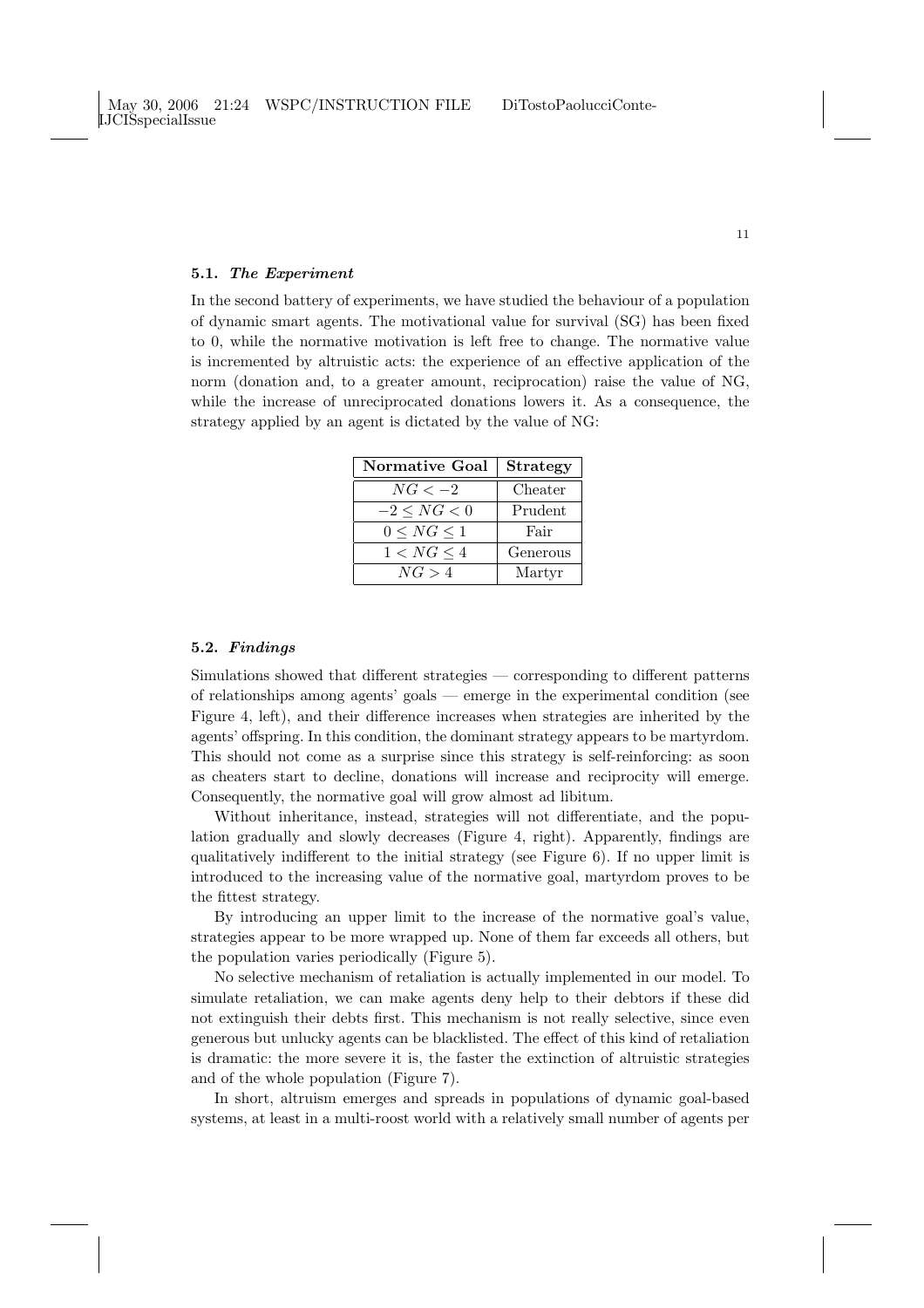

Fig. 4. Emergence of altruistic strategie, with (left) and without (right) inheritance. Values are number of agents per strategy  $(y)$ , and ticks $(x)$ . 10 roosts of 15 agents each popolate the world. Every agent is Prudent at the beginning (reproducing the Simple behaviour). Note the difference in scale between the vertical axes.

roost (around 15 individuals) — which is not far away from the actual distribution in nature — and mild retaliation. This is so even when the initial population includes a high proportion of cheaters (up to 70%). In the control condition, instead, simple altruists can put up with a minority of cheaters (up to 20%: with higher percentages, the roosts extinguish).

#### 6. Final Discussion

The findings discussed so far show a remarkable impact of intelligent, goal-based systems on the spreading of altruism, provided these systems are highly dynamic. Whereas rigid goal-based systems are worse-off than agents applying a given routine, dynamic ones provide a much more stable effect on altruism, neutralising even a majority of cheaters.

However, these results must be analysed carefully and accepted with some caution. They are obtained under given conditions, from which some lessons can be drawn.

First, the fundamental mechanism that is probably at the origin of altruism evolution is grouping, or roosting. Vampires living in a uni-roost world have no chance to survive, whether they share food or not.

Secondly, and somewhat analogously, the number of agents per roost plays a role as well. The larger the roost, the lower the possibility that a credit network emerges.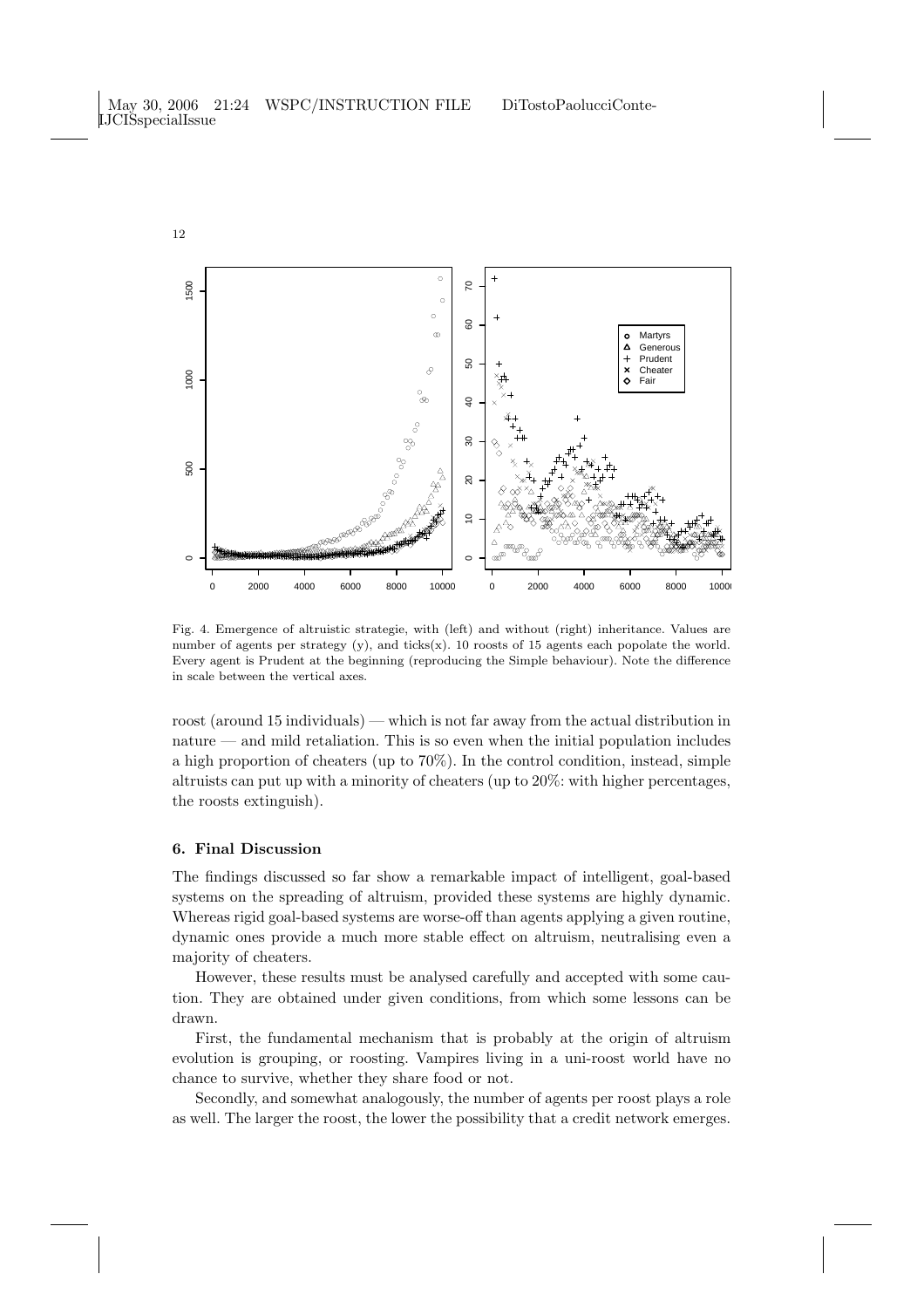

Fig. 5. Upper limit, for long timescale (40000 ticks). None of the strategies seeem to prevail. Values and initial agents as for Figure 4. Initial behavior is equally distributed among all five strategies.

But without such a network, reciprocity has no chance to emerge, and cheaters will exploit altruists to death. Consequently the entire population will collapse, since in the long run cheating is self-defeating.

A third factor to be considered is retaliation. No selective mechanism of retaliation is actually implemented in our model. However, agents will deny help to their debtors if these did not extinguish their debts first. This rule, if rigidly applied, reduces exploitation but penalises more generally all unlucky agents, regardless of wheter they are altruists or cheaters. The milder variant of the rule performs much better (such that no more than two requests in a row by the same debtor are accepted). It is less efficient with regard to cheaters, but it is less unfair with regard to unsuccessful altruists.

Under all of these conditions, which are not unrealistic by the way, dynamic smart agents perform exceptionally well. Even when cheaters represent a vast majority of the population, a handful altruists are able to spread their memes to the whole population (altruistic strategies proselyte horizontally), and their genes to future generations (altruistic strategies reproduce more than cheaters). Indeed, one of the interesting result obtained is the convergence between memetic and genetic fitness. In our simulations, success in terms of proselytes overlaps with success in terms of fitness. However, the rationale for this correlation, which should be further investigated, does not reside in the strategies' perceived success or popularity, but rather on their good effects: people donate if they get help.

In our simulations, martyrdom appears as both highly fit and very good at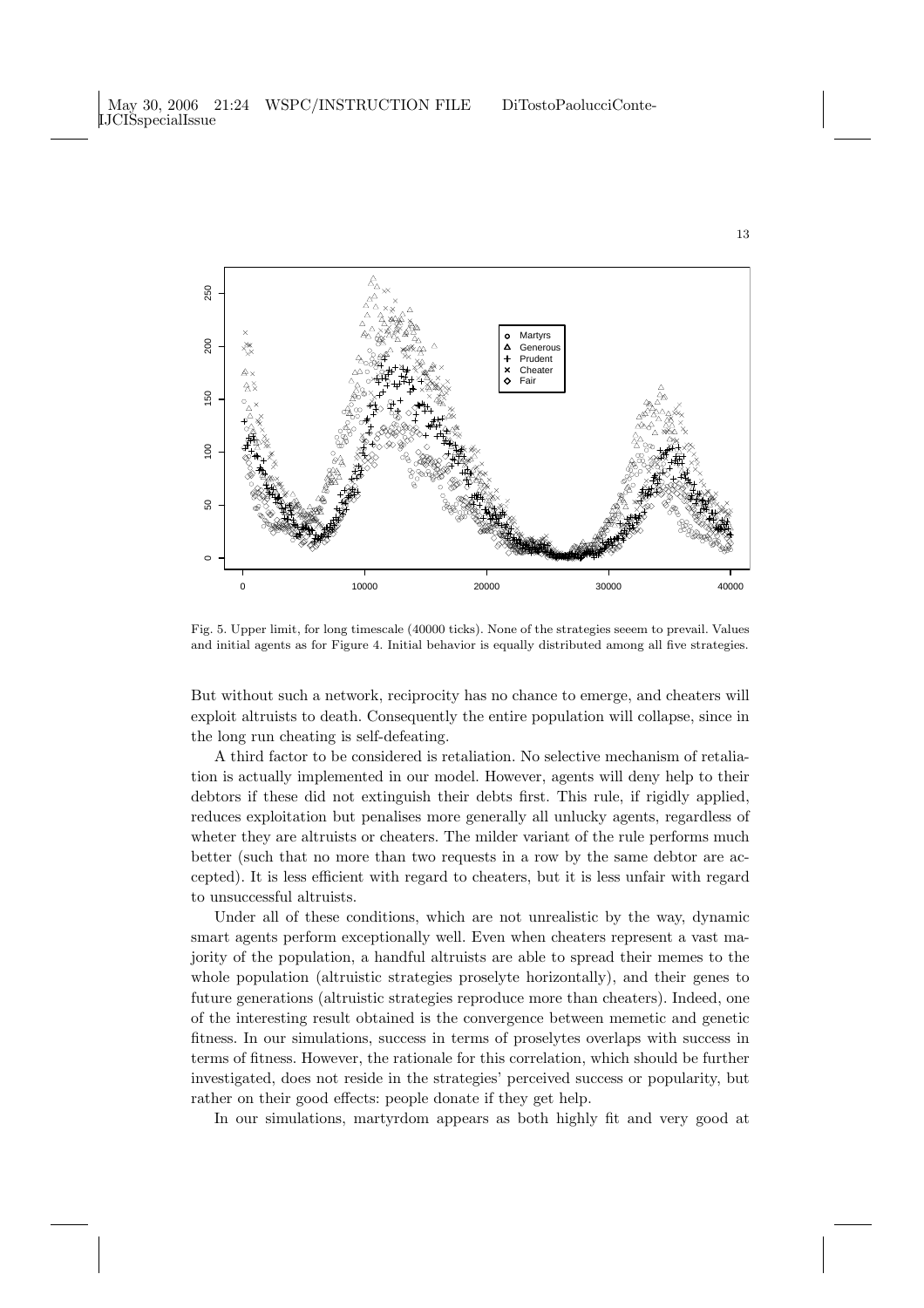

Fig. 6. Relative impact of initial strategies. On the left, the initial population is composed by martyrs and cheaters only. On the right, initial population is equally distributed among all five strategies. Values and initial agents as for Figure 4.

making proselytes. Should we consider such a result in the light of corresponding historical examples (see the origins of catholic religion)? Probably not, since this effect is mainly due to an unlimited growth of the normative goal's value. When an upper limit is set, this strategy behaves more or less like all others. Differentiation among strategies lowers, but the whole population still grows. To what extent? Is such a growth unlimited? Again, probably not. The fate of the population is linked to the chances that, by means of learning, cheaters reappear every now and then. When they grow, population declines, until cheaters collapse again. Thereafter, the population starts to increase anew, like in Figure 5. In a follow-up study, the width and frequency of these waves ought to be investigated. A further interesting aspect of the dynamic algorithm explored in this paper resides in its learning mechanism. Whereas in the literature on adaptive systems, learning is usually obtained by means of imitation of either the most frequent or the fittest behaviours, our dynamic agents are more likely to be generous when helped by others, and less when their requests are denied. In real societies, agents cannot perceive the average fitness or frequency of social behaviours, but can easily observe their effects on themselves. Whether dynamic intelligence allows agents to accomplish in their lives the same learning trajectory that the species followed during its evolution, is something we are not entitled to say on the grounds of these findings. Analogously, we are not entitled to infer anything as regard the actual mental constructs underlying vampires' foodsharing. All we can say is that, far from hindering it, intelligence may contribute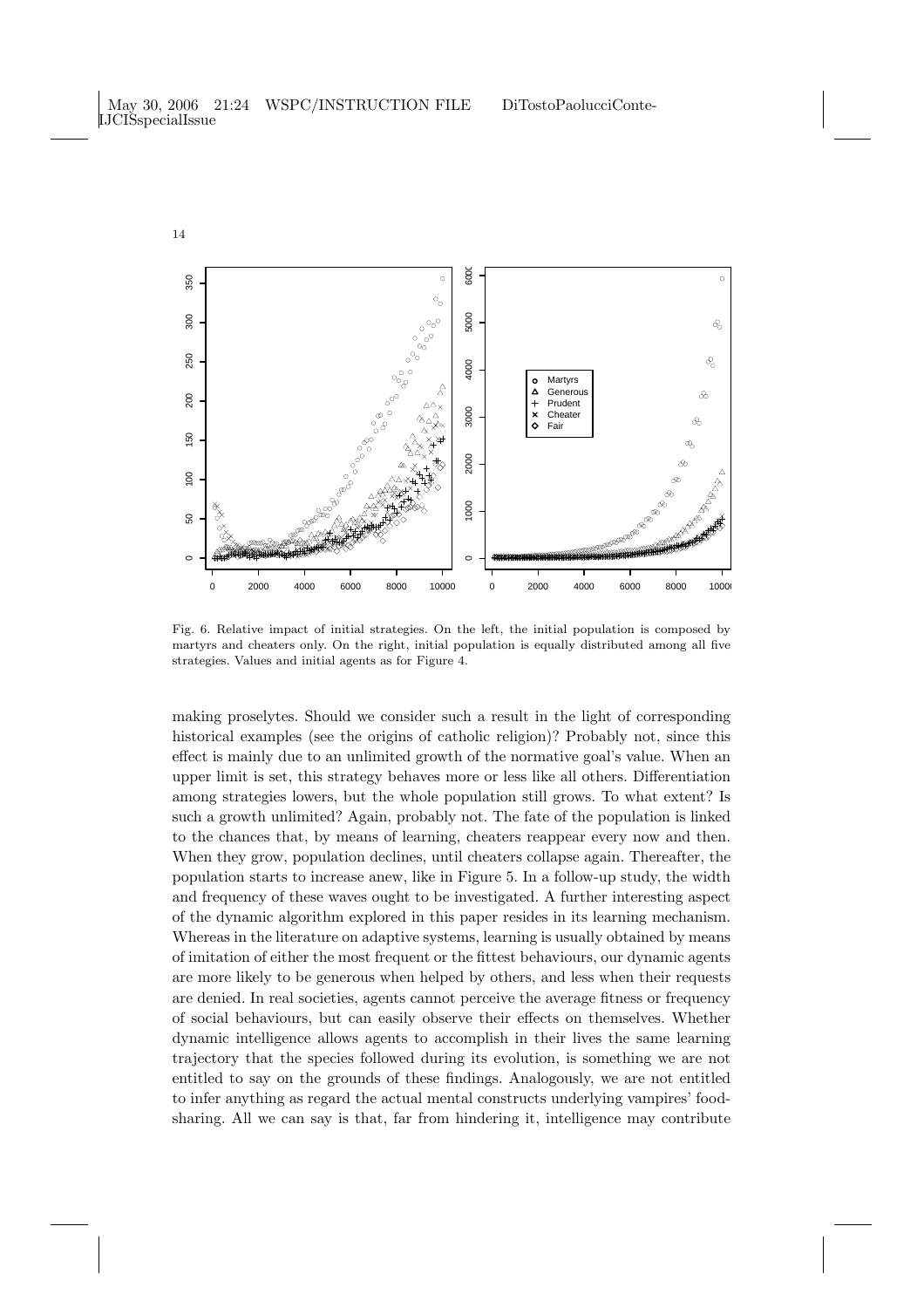

Fig. 7. Severity of retaliation. Rapid extinction for initial population of prudents (left) and of martyrs and cheaters (right). Values and initial agents as for Figure 4.

to altruism, at least when it is flexible, by keeping low and inoffensive the cheating sub-population. The question is, why it does not always do so?

## References

- 1. Bowles, S. and Gintis, H. (2001), The Evolution of Strong Reciprocity, Santa Fe Institute Discussion Paper.
- 2. Castelfranchi C. (1997). Principles of Individual Social Action. In Tuomela R., Hinitikka G. (Ed.), Contemporary Action Theory (pp. 24-29). Kluwer, Dordrecht.
- 3. Conte R. (2000). Memes through (Social) Minds. In Aunger R. (Ed.), Darwinizing Culture. The Status of Memetics as a Science. The Oxford University Press.
- 4. Conte, R. and Castelfranchi, C. (1995). Cognitive and Social Action. Univ. College of London Press.
- 5. Cosmides, L. and J. Tooby (1994), Better than rational: Evolutionary psychology and the invisible hand, American Economic Review - Papers and Proceedings, 84 (2):327- 332.
- 6. Dawkins, R. (1976) The Selfish Gene, Oxford Univ. Press.
- 7. Dean, A. (2000) Complex Life: Non Modernity and the Emergence of Cognition and Culture. Aldershot: Ashagate.
- 8. Dorigo, M.; Birattari, M.; Blum, C.; Gambardella L.M.; Mondada, F.; Sttzle, T. (2004) Ant Colony Optimization and Swarm Intelligence. Proceeding of the 4th International Workshop, ANTS 2004, Brussels, Belgium, September 5-8 2004, Springer.
- 9. Kruger, D.J. (2002). What is Evolutionary Psychology? Ann Arbor, MI: Altralogical Press. Available On-line: http://www-personal.umich.edu/˜kruger.
- 10. Kruger, D.J. (2003). Evolution and altruism: Combining psychological mediators with naturally selected tendencies. Evolution and Human Behavior, 24, 118-125.

15